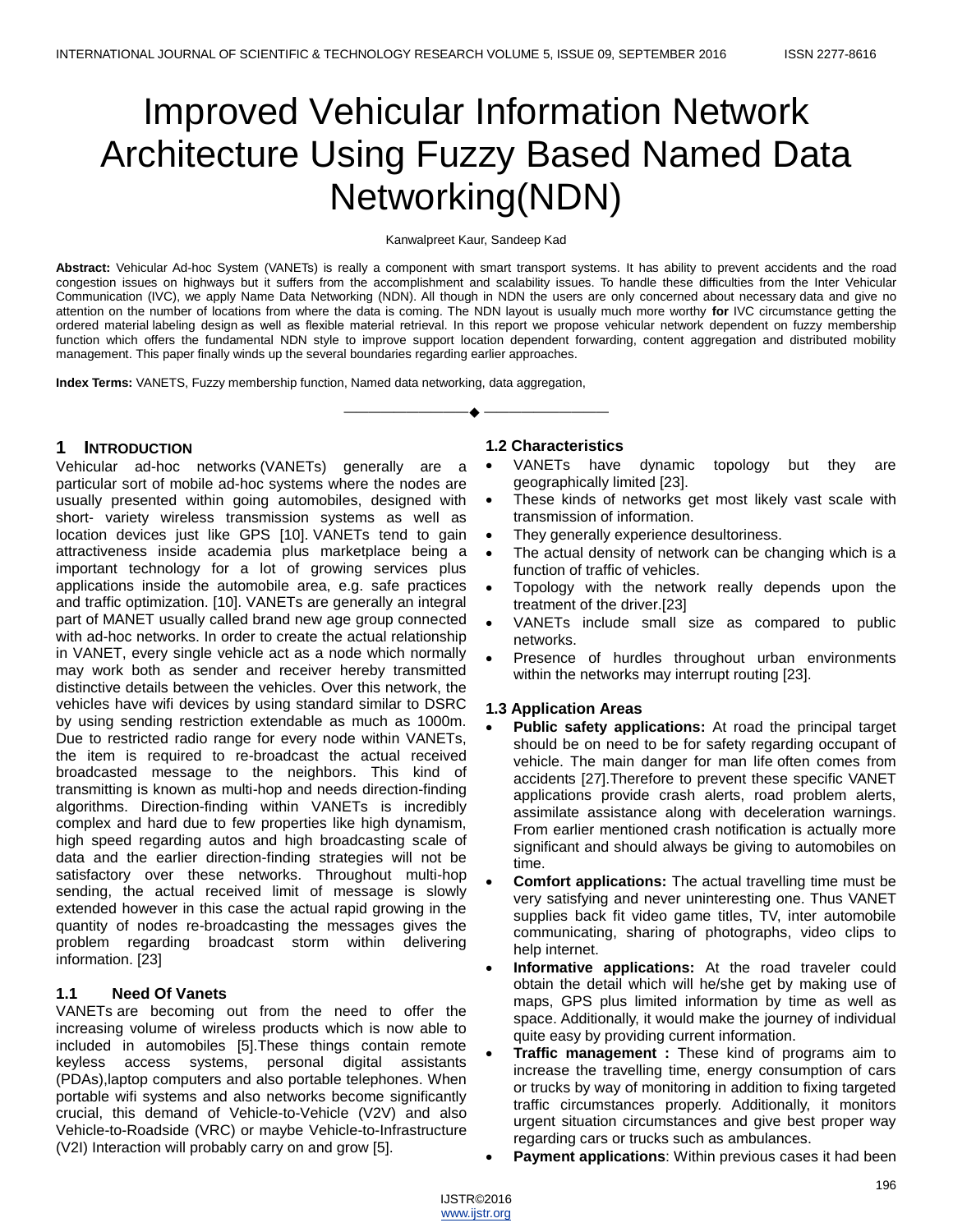frequently noticed of which there very long queue on toll barriers along with auto parking payment assortment points. In VANET situation is totally programmed if a car or truck traverses a toll road toll tax automatically deduction in the profile authorized by means of seller along with fundamental taxation expert along with a note pertaining to this kind of transaction can also be presented about authorized mobile phone variety of customer [27].

## **2 COMPARISON TECHNIQUES**

### **2.1 Named Data Networking**

In an NDN system, every program names the data it would like to get, and the system make use of these kinds of system information names directly. Hence names included into broadcasting will be separate by which user interface one really wants to apply, from whichever nodes data comes from [25]. In NDN, data producer, consumer and router are different kinds of entities within an NDN system. So every NDN node controls three main data structure: Content Store (CS), Pending Interest Table (PIT), and Forwarding Information Base (FIB). The actual CS is a short-term storage associated with data packets which the node has brought, that may most likely be utilized to match future interests. This PIT stores all the interests which can be sent out although not contented yet. When obtained interest doesn't get any match within CS or PIT, it might be delivered to the data producer(s) prior to FIB [25].If a data packet comes, the actual modem discovers the particular related PIT entry and sends the information to every downstream connections placed at the PIT entry. After that it eliminates that PIT entry, and also caches information within CS. In case a data packet doesn't have any related PIT entry, it is unrequested and is actually dropped. Neither interest packets nor data packets have IP addresses; Interest packets are usually directed to data producers depends on the names taken inside them, and data packets come back depending on the state information build by interest at each hop [25].

### **2.2 Fuzzy Membership Function in Vanets**

Fuzzy class is among the application of fuzzy logic utilized to regulate class challenges [23]. Inside progression of any fuzzy class system, quite process is to make membership functions also to locate a few ideal fuzzy rules from the fuzzy class system. Fuzzy membership function in as well as fuzzy rules might be designed aimed at professional awareness approach and also other alternative is utilize data driven technique, these types of solutions, Mostly professional awareness enables to formulate membership function range, if then rules regarding inference and it's really a benefit since it provides link with website awareness even so this can be extremely subjective with various experts creating unique membership functions and rules for same application [23]. Another method regarding creation of fuzzy membership characteristics based on the input info will change crisp info into the linguistic terms and conditions [23]. It enhances the clustering regarding vehicles by using fuzzy logic in VANETs in making the network more robust and scalable. Higher mobility and scalability are usually two very important issues to be considered though providing effective and dependable interaction in VANETs. Clustering is actually regarding important value so as to handle with all the dynamic feature of the VANET topologies [36].

## **3 RELATED WORK**

Shruti , Jamsandekar *et al.* [1] proposed fuzzy classification method by way of making this member's program characteristics working with somewhat watched finding out method. K-means clustering method utilized to form groups also to acquire member's program locations, every chaos border valuations. Vishal Kumar *et al.* [2] represents the Vehicular Safety Consortium (VSC), the Crash-Avoidance Metrics Partnership (CAMP) consortium and the Vehicle Infrastructure Initiative (VII) combined with the professionals of the light-duty automobile fabricates, are frequently looking to build protection. In this particular paper, we're largely categorizing numerous achievable applying motor circles, and its functions, along with implementations in person. Samanpreet Singh *et al.* [3] focus on some other part of VANETs for instance stability, redirecting superiority support nonetheless not any best redirecting protocol for everyone VANET application is made .In the following document we now have provided market research of proposed algorithms of redirecting around VANETs in addition to their advantages and drawbacks that is rather beneficial for research workers so that you can view the redirecting around VANETs. Emma, Fitzgerald *et al.* [4] proposes a process for dynamic, on the internet remedy for targeted traffic accident chance during which autos return information via a motor ad-hoc system and use received information around establishing an estimate connected with present chance levels. Most of us even more prove a unity of our recommended algorithm criteria as well as investigate information propagation, unity fee as well as information prerequisites with the technique. Anna Maria , Vegni *et al*. [5] describes a hybrid interaction paradigm intended for car social networking is actually shown by which connection is actually given by each established multi-level commercial infrastructure through a vehicle-to-infrastructure method plus regular vehicle-to-vehicle networking. The idea characterize the maximum plus bare minimum bounds of real information propagation plus review functionality having regular concept propagation based upon opportunistic networking. Giulio, Grassi *et al*. [6] apply the Named Data Networking, a new offered Internet buildings, so that you can network automobiles for the run. This specific paper represents a new prototype implementation connected with V-NDN as well as initial performance diagnosis, plus identifies staying problems. Annu, Mor *et al.* [11] presents overview of VANET provides wi-fi conversation amid vehicles as well as car or truck for you to route part machines Info dissemination is used to say the solution through resource car or truck for you to vacation spot vehicles. Within this newspaper many of us explore different kinds of details dissemination approach as well as challenges.

## **4 GAPS IN LITERATURE**

As discussed by Zhiwei Yan [28], it really is observed of which NDN has produced vehicular network using the essential transmission rule involving naming conventions regarding nodes. It increased the content identifying, addressing, data aggregation as well as mobility for IVC while in the vehicular info network. There are few areas where further improvements are possible. The use of Internet of things (IOT), effect of vehicular speed and fuzzy logic for better decision making in VANETS is ignored in the existing work. We will propose vehicular network based on fuzzy membership function of which expands the NDN design to get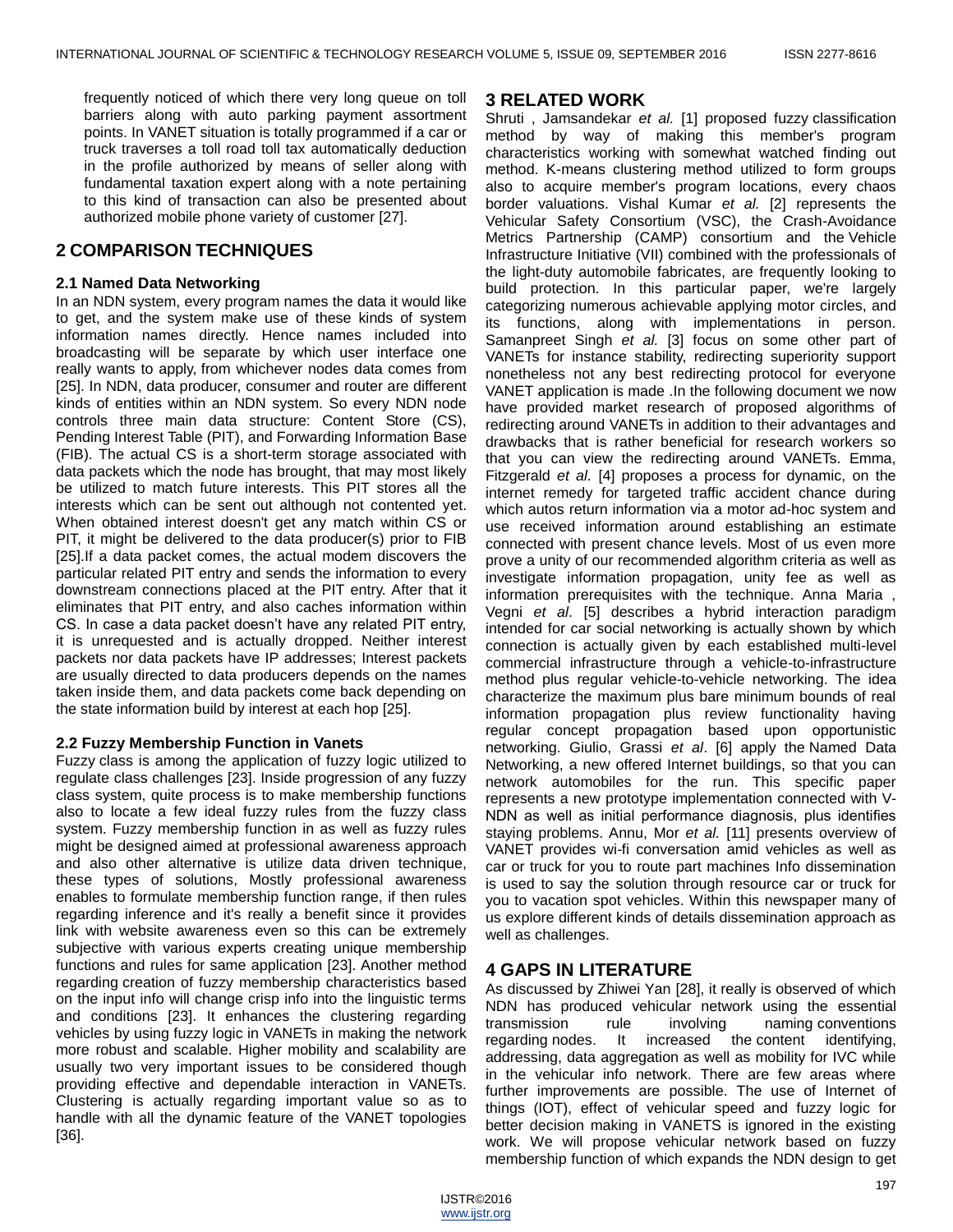better assist location based sending, information aggregation as well as distributed mobility management.

## **5 METHODOLOGY**

1. Firstly, the initialization of vehicular network takes place.

2. Assign the names, addresses, data aggregation and mobility by using the fuzzy membership.

3. Communication process begins between road side units and nodes.

4. Evaluation of parameters is carried out.



**Fig 1: Flowchart of the proposed technique**

## **6 RESULTS**

For experimentation and implementation the proposed technique is evaluated using MATLAB tool u2013a. The evaluation of proposed technique is done on the basis of following parameters i.e. overhead, time to live, aggregation time, number of locations based on speed of vehicles.

| Speed<br>οf<br>vehicles(km/h) | Overheads | Aggregation<br>time | Time<br>to<br>live |
|-------------------------------|-----------|---------------------|--------------------|
| 10                            | 1.5005    | 0.4539              | 0.5095             |
| 20                            | 2.7604    | 0.4884              | 1.8264             |
| 30                            | 4.2027    | 0.6085              | 2.1893             |
| 40                            | 5.7901    | 1.0758              | 2.5802             |

| 50  | 7.5000  | 1.3008 | 3.2843 |
|-----|---------|--------|--------|
| 60  | 9.3171  | 1.7423 | 3.7378 |
| 70  | 11.2301 | 2.1309 | 4.3743 |
| 80  | 13.2302 | 2.1414 | 4.9479 |
| 90  | 15.3102 | 2.5255 | 5.1274 |
| 100 | 17.4646 | 2.8683 | 5.6750 |

### **6.1 Overhead**

Overhead is usually stated just like any blend of extra and also roundabout computation period, storage, data transfer rate or other assets that are necessary to achieve some goal. Control Overhead also explains about the amount of processing period fitting some function will add to the amount already essential for the particular program.



**Fig 2: Overhead (time in seconds)**

The above fig.2 represents the vehicular network based fuzzy logic shows overhead increases when speed of vehicle increases, where x-axis indicates the vehicles speed and yaxis value indicate the time.

### **6.2 Aggregation time**

It expresses the time in which the data aggregation takes place. Data aggregation is usually used to merge equivalent info provided through various nodes of the network before sending it with the objective to decreasing the amount of information.



**Fig 3: Aggregation time (time in seconds)**

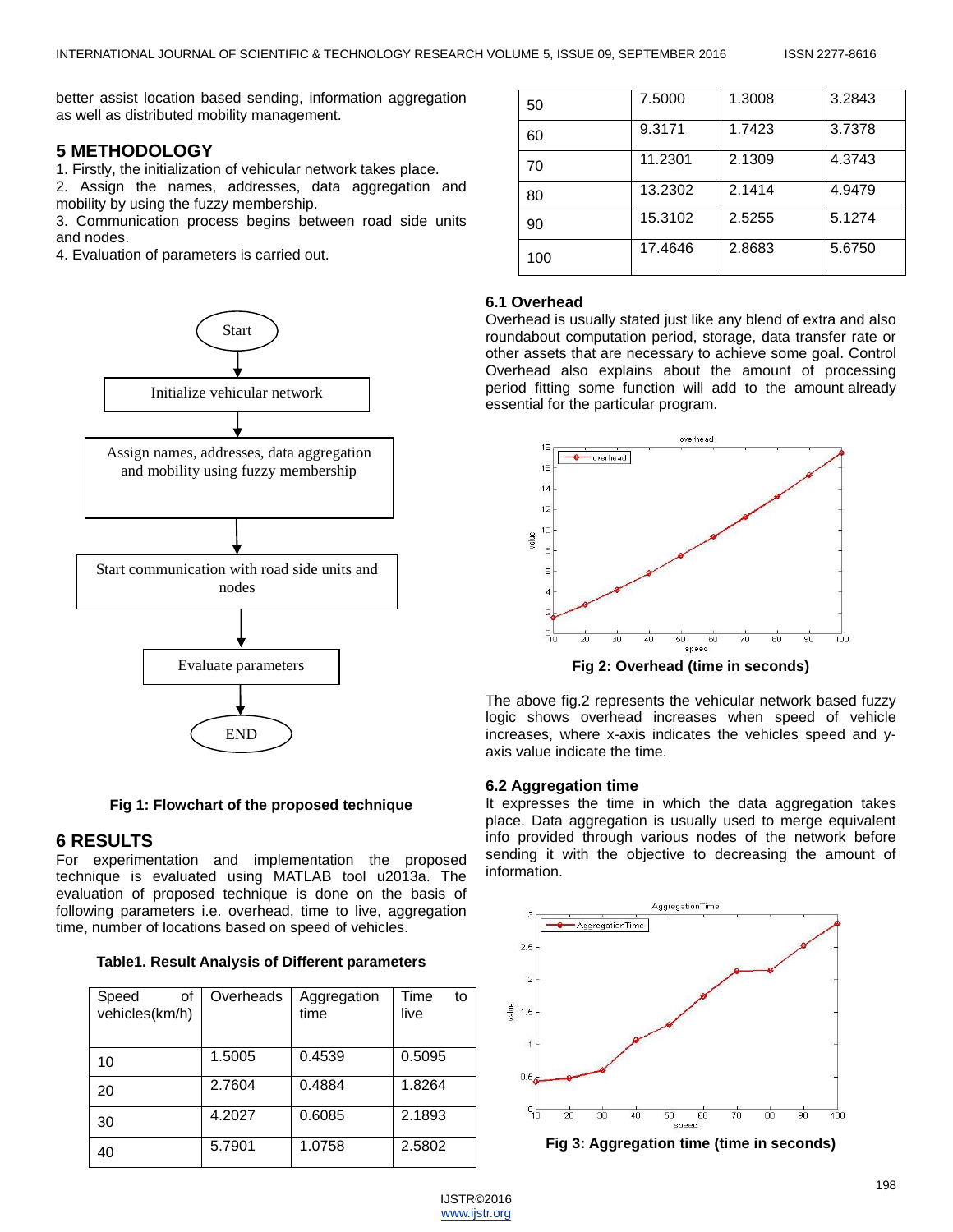The above fig.3 represents the vehicular network based fuzzy logic shows aggregation time increases when speed of vehicle increases, where x-axis indicates the vehicles speed and yaxis value indicates the time.

#### **6.3 Time to live**

Time period to call home (TTL) is actually a process which restricts the lifetime as well as duration of data in a computer network. TTL can be applied to be a timestamp connected to as well as embedded to the particular data. Once the given event timestamp has elapsed, results are discarded. TTL is usually employed to develop effectiveness associated with caching also to develop privacy.



**Fig 4: Time to live (time in seconds)**

The above fig.4 represents the vehicular network based fuzzy logic shows time to live increases when speed of vehicle increases, wherever x-axis indicates the vehicles speed and yaxis value indicates the time.

## **7.CONCLUSION**

The VANETs design brought a lot of consideration recently. VANETs offer the beginning associated with various new information regions and an area will be possibly the vehicular information n/w in which the large volume of vehicles and products include and huge quantities of info exchanged with higher rate. In this paper we have implemented fuzzy based NDN on vehicular information network and the results of the same have shown significant improvement. The evaluation of network architecture based on fuzzy is done by using the parameters like overheads, aggregation time, time to live and number of locations. The evaluated fuzzy based NDN has improved the number of overheads and aggregation time which leads to better improvements in vehicular information network. In near future we will evaluate the effect of vehicular information network by using neuro fuzzy system.

## **REFERENCES**

- [1] Guillemin, P. "Fuzzy logic applied to motor control." Industry Applications, IEEE Transactions on 32, no. 1 (1996): 51-56.
- [2] Ghosh, S., Razouqi, Q., Schumacher, H. J., & Celmins, A."A survey of recent advances in fuzzy logic in telecommunications networks and new challenges." Fuzzy Systems, IEEE Transactions on 6, no. 3 (1998): 443-447.
- [3] Nedeljkovic, I. "Image classification based on fuzzy logic." The International Archives of the Photogrammetry, Remote Sensing and Spatial Information Sciences 34, no. Part XXX (2004): 685.
- [4] Kumar, V., & Joshi, R. R. "Hybrid Controller based Intelligent Speed Control of Induction Motor." Journal of Theoretical & Applied Information Technology 3, no. 1 (2007).
- [5] Bononi, L., & Felice, M. D. "A cross layered mac and clustering scheme for efficient broadcast in vanets." In Mobile Adhoc and Sensor Systems, 2007. MASS 2007. IEEE International Conference on, pp. 1-8. IEEE, 2007.
- [6] Li, F. and Wang, Y. "Routing in vehicular ad hoc networks: A survey." Vehicular Technology Magazine, IEEE 2, no. 2 (2007): 12-22.
- [7] Sulaiman, N., Obaid, Z.A., Marhaban, M.H. and Hamidon, M.N. "FPGA-based fuzzy logic: design and applications-a review." International Journal of Engineering and Technology 1, no. 5 (2009): 491.
- [8] Dighe, N.S., Zhuang, J. and Bier, V.M. "Secrecy in defensive allocations as a strategy for achieving more cost-effective attacker detterrence." (2009).
- [9] Ford, G. and McDaniel, W."An introduction and literature review of fuzzy logic applications for robot motion planning." (2010).
- [10] Amirshahi, A., Fathi, M., Romoozi, M. and Assarian, M. "A fuzzy realistic mobility model for vanet." IJCSI International Journal of Computer Science Issues 8, no. 5 (2011).
- [11] Zeadally, S., Hunt, R., Chen, Y.S., Irwin, A. and Hassan, A. "Vehicular ad hoc networks (VANETS): status, results, and challenges." Telecommunication Systems 50, no. 4 (2012): 217-241.
- [12] Dak, A.Y., Yahya, S. and Kassim, M.."A literature survey on security challenges in VANETs." International Journal of Computer Theory and Engineering 4, no. 6 (2012): 1007.
- [13] Celimuge, W.U. and Ohzahata, S. "VANET broadcast protocol based on fuzzy logic and lightweight retransmission mechanism." IEICE transactions on communications 95, no. 2 (2012): 415-425.
- [14] Ahlgren, B., Dannewitz, C., Imbrenda, C., Kutscher, D. and Ohlman, B.. "A survey of information-centric networking." Communications Magazine, IEEE 50, no. 7 (2012): 26-36.
- [15] Kumar, R. and Dave, M. "A review of various vanet data dissemination protocols." International Journal of u-and e-Service, Science and Technology 5, no. 3 (2012): 27-44.
- [16] Verma, O.P. and Gupta, H. "Fuzzy logic based water bath temperature control system." International Journal of Advanced Research in Computer Science and Software